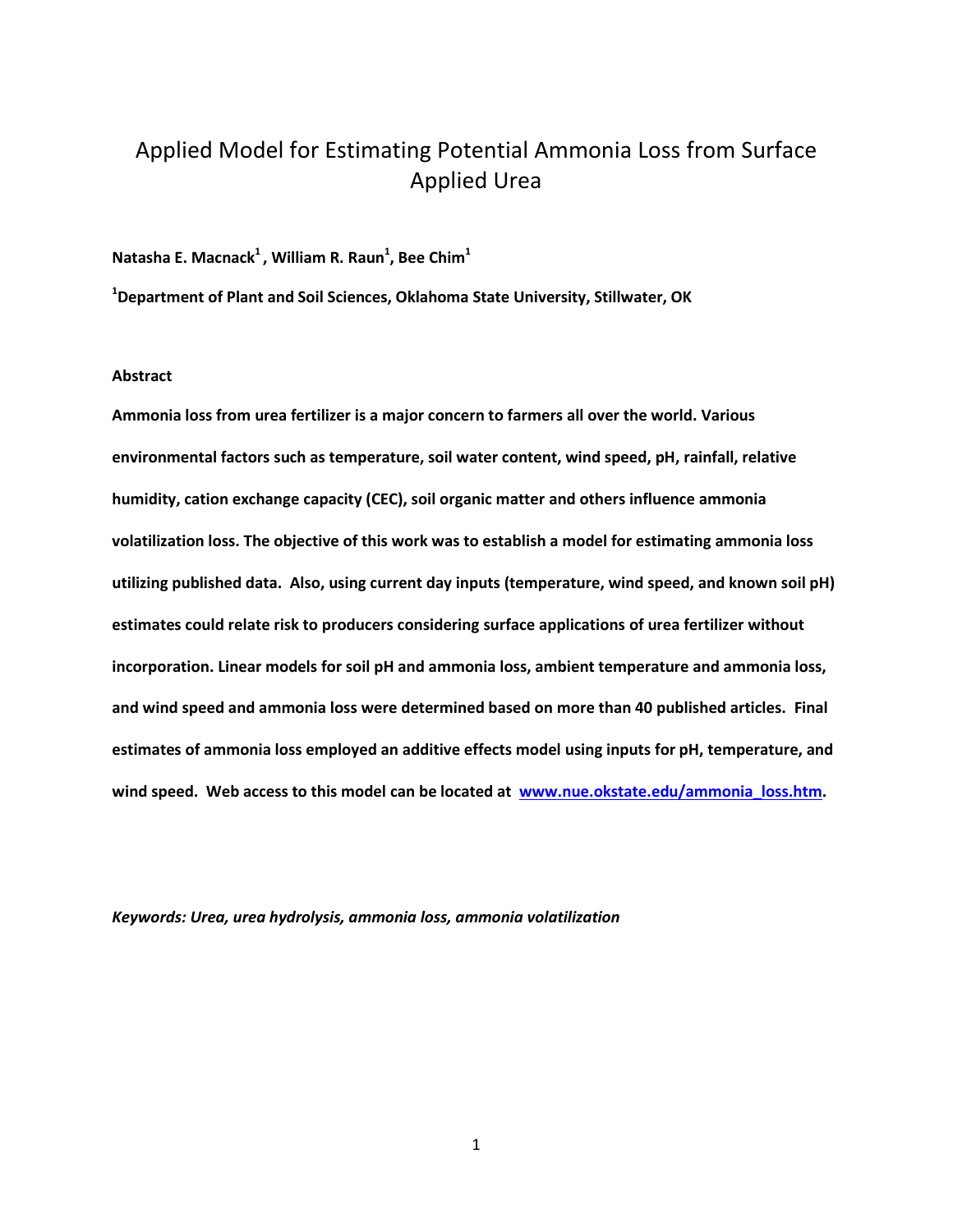**Address correspondence to William R. Raun (bill.raun@okstate.edu), Department of Plant and Soil Sciences. 044 Agricultural Hall. Oklahoma State University. Stillwater, OK 74078**

#### **Introduction**

A growing world population and increased food demand have led to increased demands for fertilizer. As a result, greater pressure on agricultural production has ensued, which in turn has resulted in an overall increase in fertilizer use. The Food and Agricultural Organization (FAO) projected that between 2007/2008 and 2011/2012 the global demand for nitrogen fertilizer would have increased by 1.4%, which equals an increase of 7.3 million metric tons (Mt) for a total of more than 105 million tons (FAO, 2008).

When discussing the increased demand for fertilizers, the contribution of urea cannot be underestimated. Urea is by far the most widely used fertilizer in crop production (Soh 2001, Stumpe et al., 1984). The International Fertilizer Industry Association (IFA) projected the global urea demand to grow from 148.9 Mt in 2010 to 155.3 Mt in 2011 (Heffer and Prud'homme, 2010). The United States of America (US) and Canada represent approximately 20% of the global urea market, while urea comprises 30% of US nitrogen fertilizer use (Glibert et al., 2006)

The growth in fertilizer use for food production has also increased fears of environmental pollution. If nitrogen is applied in quantities exceeding the amount used by the crop, it can be lost to the environment. One of the disadvantages of urea fertilizer is that when surface applied it can be lost to the environment as gaseous ammonia (Stumpe et al., 1984) affecting the nitrogen use efficiency and subsequently crop yields. Global ammonia emissions have been estimated to be around 50 million tons of nitrogen (N) per year (Asman 1992; Shlesinger and Hartley 1992; Bouwman et al., 1997). Ammonia emission in Europe alone has been estimated to be approximately 4.5 million tons N per year, mainly coming from animal husbandry and application of synthetic fertilizers (Asman 1992; ECETOC 1994).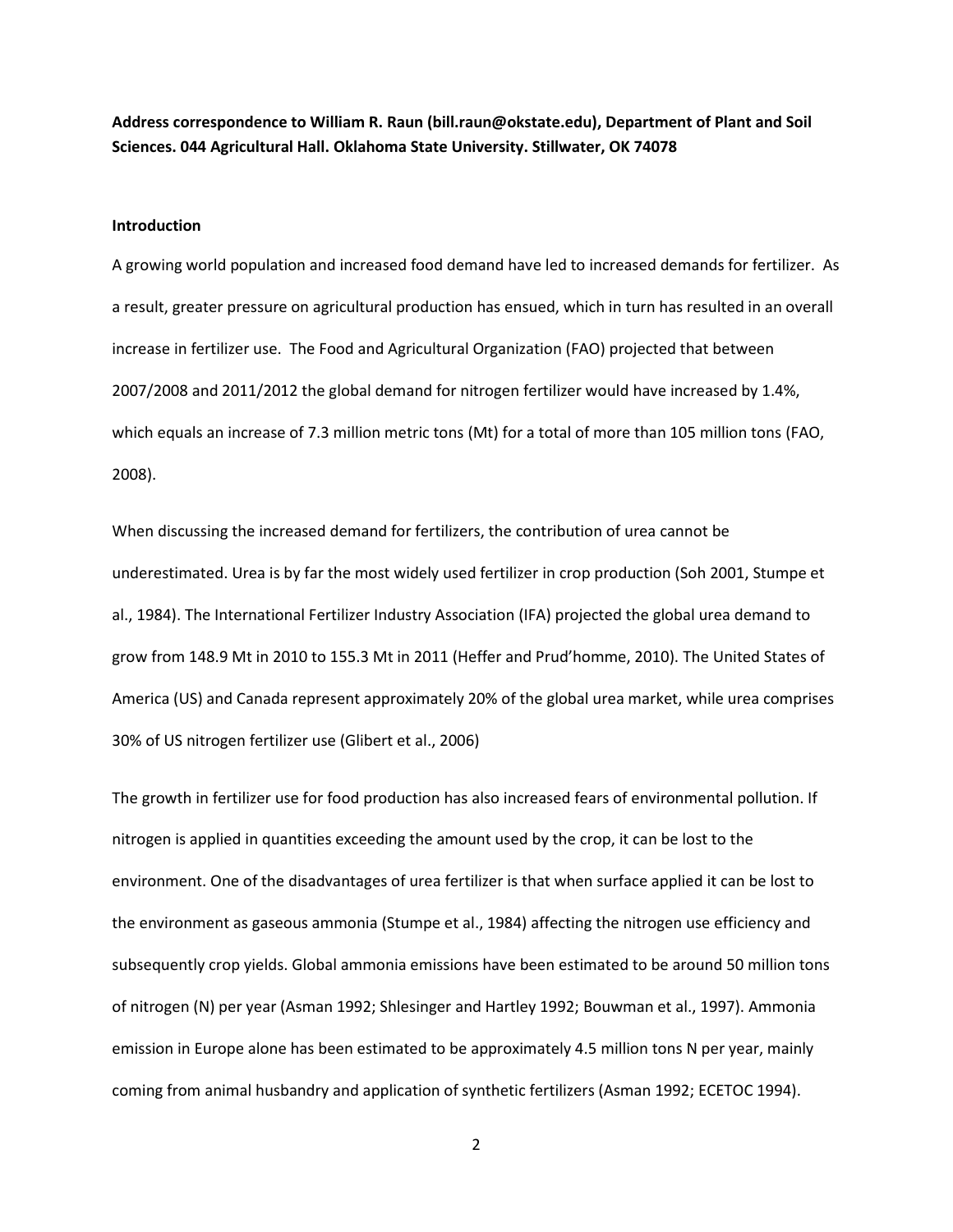Literature reports ammonia emission of 7% (Goebes et al., 2003; Roe et al., 1998) and 9.5% (Goebes at al., 2003; Battye et al., 1994) for the US, expressed as percentages of the total global ammonia emission.

When urea is applied to a soil with it is almost immediately hydrolyzed. The hydrolysis of urea produces ammonium carbonate  $(NH_4)_2CO_3.H_2O$  which breaks down to carbon dioxide  $(CO_2)$  and ammonia  $(NH_3)$ , producing a high soil pH and ammonia loss (Eriksen and Kjeldby 1987; Fenn and Kissel 1973). Especially in the North Central region of the United States, loss of nitrogen as ammonia seems to be a major concern since 50% of the nitrogen fertilizer used is applied as urea or urea containing products (Oberle and Bundy 1987; Hargett and Berry 1985).

The subject of ammonia volatilization as it relates to environmental factors has also been extensively studied and the results have been presented in numerous reports. The objective of this paper is to summarize some of the results of these studies specifically dealing with ammonia volatilization from surface applied urea and to use this published data for the generation of an overall model that farmers can use to calculate ammonia loss.

Review of literature

#### **Loss as a function of pH**

There is general agreement among scientists that ammonia loss increases with increasing soil pH. A high soil pH combined with high temperatures causes higher volatilization rates resulting from higher concentrations of  $NH<sub>3</sub>$  dissolved in soil water. When the pH rises above 7.5 there is a significant increase of dissolved  $NH<sub>3</sub>$  in the soil solution (Jones et al., 2007).

Ernst and Massey (1960) reported increased losses of ammonia with increasing temperature and pH from urea applied to a Kentucky soil. Meyer et al. (1961) found that losses of urea and urea containing products as ammonia are greatest on neutral to alkaline soils under conditions of a light rainfall. Volatilization can also occur on acidic soils because of the alkaline conditions that develop in the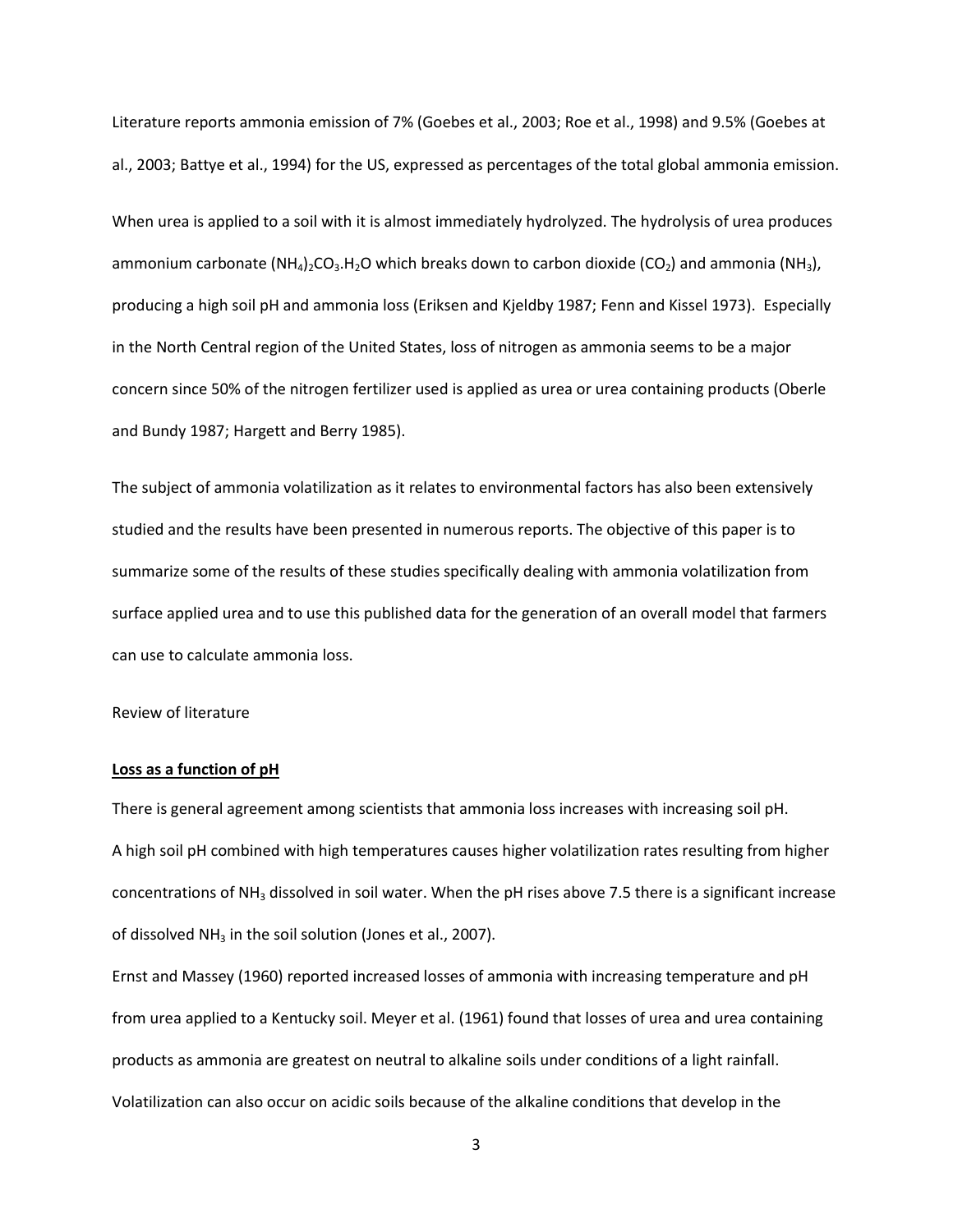immediate proximity of the urea granules as urea dissolves and hydrolyses (Stevens et al., 1989; Volk 1959).

## **Loss as a function of relative humidity**

Research in Denmark has shown that accumulated loss of ammonia from urea ranged from 18 to 30% of the total applied N when the humidity was sufficient for hydrolysis (Sommer and Jensen, 1994). Reynolds and Wolf (1987) note that the influence of relative air humidity between 25 and 85% was insignificant at a water potential of -0.033 MPa. They found substantial ammonia volatilization at a relative humidity of 85% and a soil water potential of <-1.5 MPa, indicating that the effect of relative humidity was greater at limiting soil water potential. In a study addressing the recovery of nitrogen by corn from both solid and liquid fertilizers Terman et al. (1968) found lower ammonia volatilization losses at a relative humidity of 70% as compared to a relative humidity of 100%. On the contrary, another study shows a lower cumulative ammonia loss at 0 and 100% relative humidity as compared to relative humidity treatments of 87.5± 2.5% and 52.5± 2.5% (Ernst and Massey, 1960).

## **Loss as a function of moisture content**

Urea starts breaking down as soon as it is applied to a soil surface. As the moisture content of a dry soil increases, more urea is converted to ammonium carbonate. This compound may then remain near the soil surface until sufficient moisture is present to carry it deeper into the soil and thereby preventing further loss through volatilization (Trierweiler and Bishop, 1983).

When urea is applied to a moist soil surface it reacts with water and the urease enzyme and is rapidly converted to ammonium. Stumpe et al. (1984) showed that decreasing soil moisture content from 0.30 to 0.23 kg kg<sup>-1</sup> caused a significant reduction in the amount of ammonia lost from the soil. Denmead et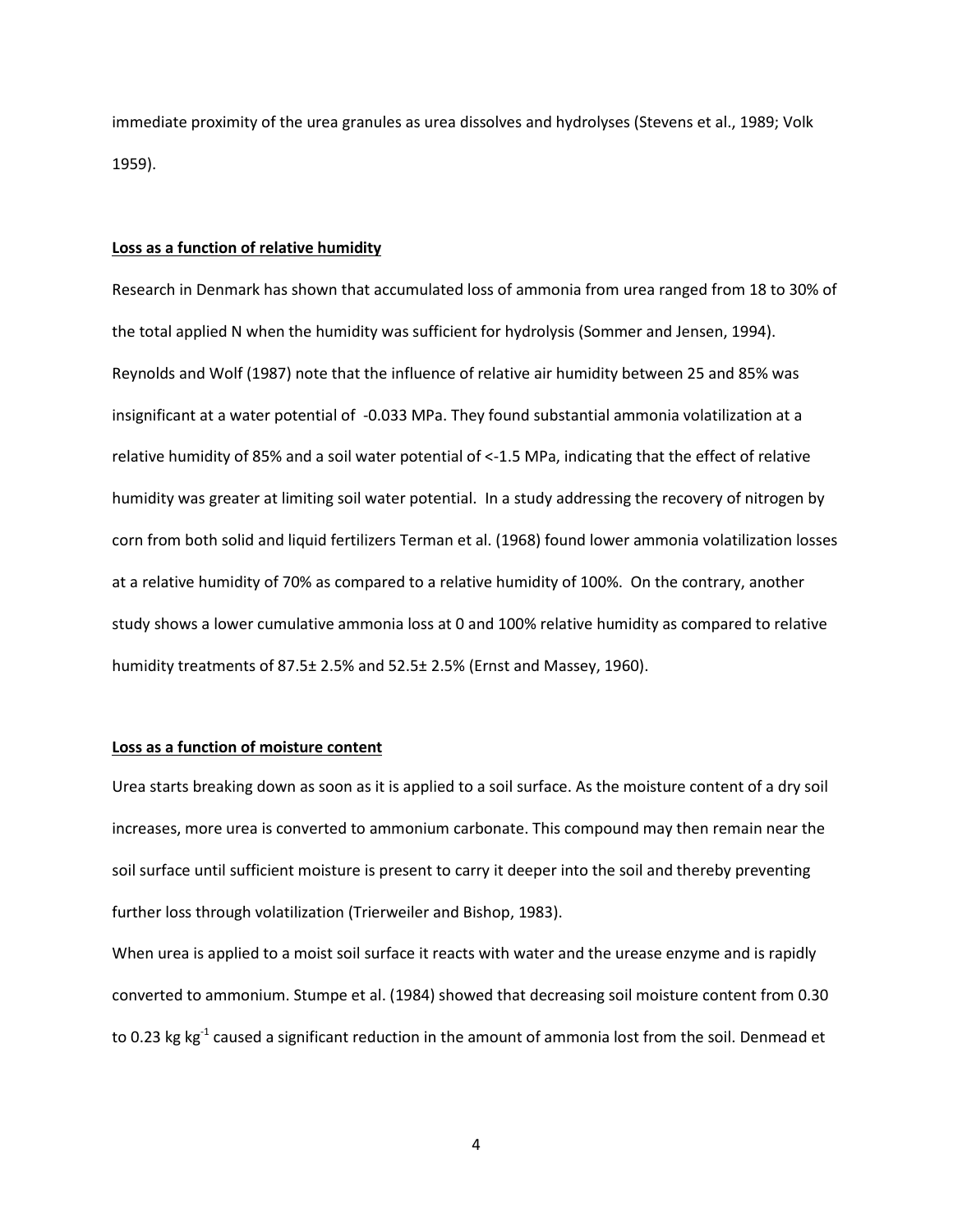al. (1978) found ammonia loss rates of as much as 27.6 g N ha<sup>-1</sup> hour<sup>-1</sup> from the plant soil system when the soil surface was moist.

Kresge and Satchell (1960) found that most volatilization from urea applied to a fine sandy loam and a silt loam would occur at 20% moisture and when soils were drying out from a moisture content near field capacity.

Chin and Kroontje (1963) found less volatilization loss from urea applied to wet soils and attributed this to a larger water surface that is available for ammonia adsorption.

In two greenhouse experiments Stumpe and Mas Abdel (1986) found that losses of urea-N increased with increased topsoil moisture at fertilizer application and with decreased depth of precipitation after fertilizer application. This same study shows an increase in urea-N loss of 5 and 13% when applied to wet rather than dry Houston and Savannah soils respectively (Stumpe and Mas Abdel, 1986).

### **Loss as a function of wind speed**

Various studies reviewed for this paper agree that increasing wind speed near the soil surface favors ammonia volatilization (Watkins et al. 1972; Bouwmeester and Vlek 1981; Fillery et al., 1984) A study on ammonia loss from urea applied to forest soils showed an increase in ammonia loss with increased wind speed ranging from 0.0004 to 0.01 km hr<sup>-1</sup>(Watkins et al., 1972). Bouwmeester et al. (1985) observed from a wind tunnel experiment that increasing wind velocity from 6.1 to 12.2 km hr<sup>-1</sup> resulted in a reduction in ammonia loss from 19 to 7.5%.

Data presented by Fillery et al. (1984) showed a linear increase in NH<sub>3</sub> loss with increased wind speed and partial pressure of  $NH<sub>3</sub>$  in floodwaters of a rice field. These findings are similar to what Bouwmeester and Vlek (1981) found in a study with wind tunnels simulating a floodwater system, where ammonia loss was found to increase linearly with wind speed.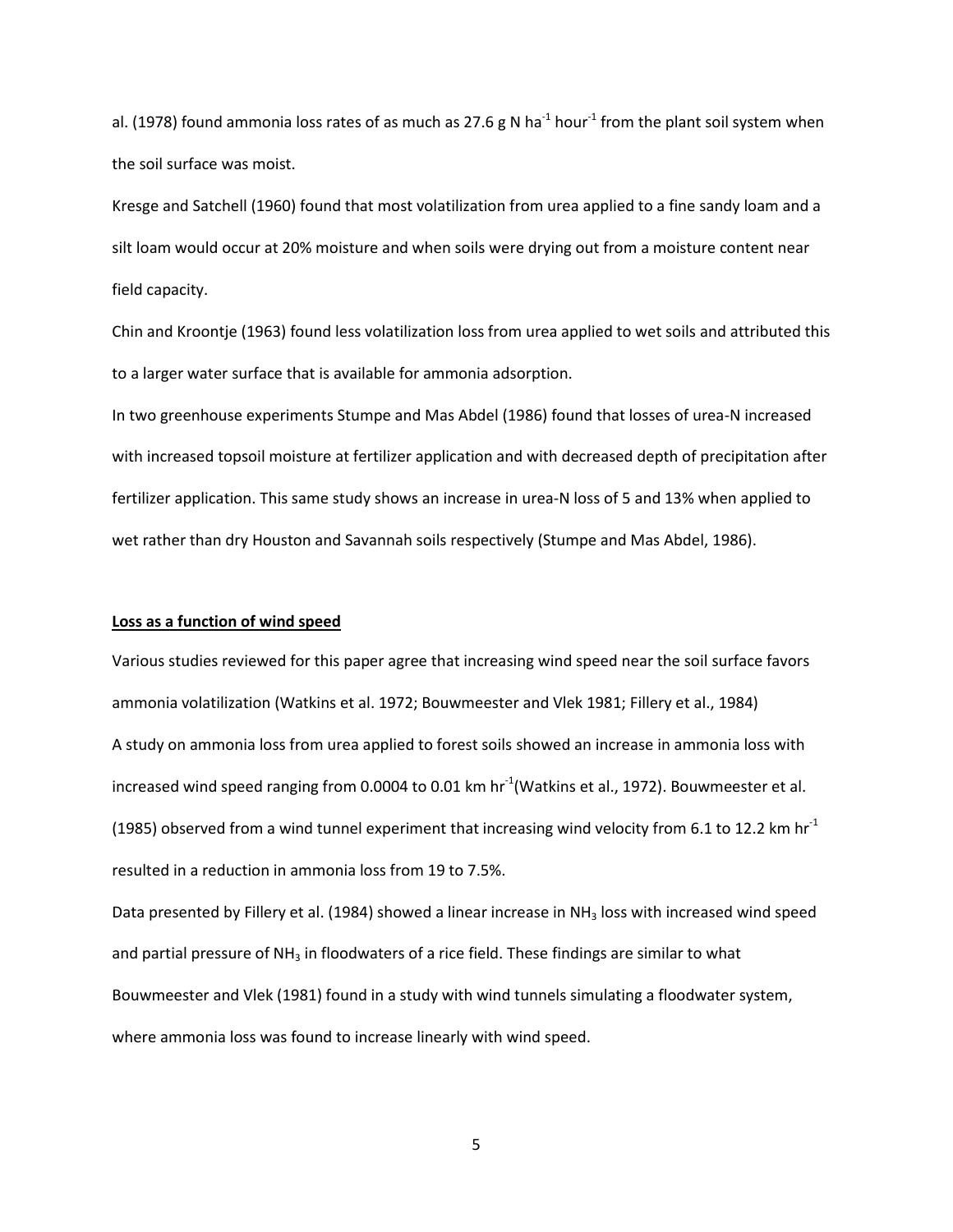Nathan and Malzer (1994) observed that the rate of  $NH<sub>3</sub>$  volatilization from manure and urea was highest during 1200 and 1800 hours and lowest between 2400 and 600 hours. This fluctuation corresponded closely to the daily fluctuations in soil temperature, soil water potential and wind speed.

#### **Loss as function of temperature**

It is well known that temperature influences many biochemical reactions, including urease production and activity. Hargrove (1988) lists a number of ways in which temperature affects ammonia loss. Several works seem to be in agreement that ammonia volatilization increases with increasing temperature. In a laboratory experiment Watkins et al. (1972) found increasing NH<sub>3</sub> losses from urea applied to forest floors, with increasing temperature. In a laboratory study where urea was surface-applied to a Dickson silt loam soil, Ernst and Massey (1960) report that each 8 degrees Celsius increase in temperature produced a significant increase in volatilized ammonia. In a comprehensive report Volk (1961) notes that temperatures of 7 °C and below retards urease production and activity but as temperatures rise above 15 °C ammonia volatilization greatly increases.

Research in Brazil has shown that volatilization rates and cumulative losses were greatest in those years with low volumes of precipitation and high average temperatures (Fontoura and Bayer, 2010). Another study conducted in Canada observed an increase in ammonia loss from surface applied urea from spring to summer, with air temperature as the most influential factor (Kunelius et al., 1987). However, the findings of Meyer et al. (1961) seems to contradict the notion that ammonia volatilization increases as temperature increases as this work reports higher losses from urea at a lower temperature in a greenhouse experiment. This was attributed to less microbial activity at lower temperatures reducing the conversion rate of ammonium to nitrate, leading to a buildup of ammonium in excess of the soil's adsorption capacity leaving more of this compound available for loss through evaporation.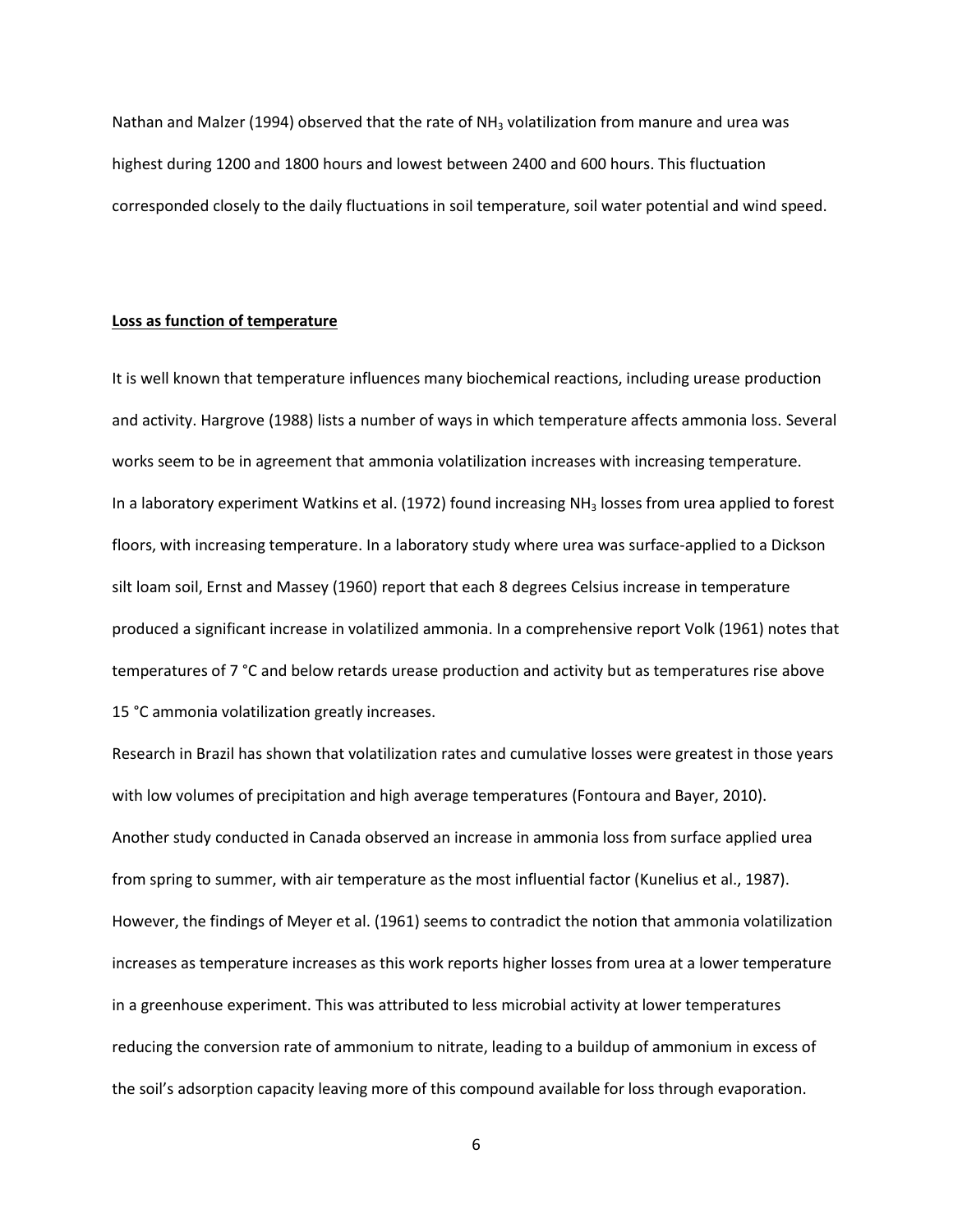#### **Loss as affected by plant cover/residue**

Several workers describe the significance of plant residues on the soil surface in relationship to ammonia volatilization by indicating that plants and plant residues act as a source of urease and as a medium through which ammonia must pass (Freney and Black 1988, Nelson et al., 1980; Frankenberger and Tabatabai 1982; Torello and Wehner 1983; Vallis and Gardener 1984; Tomar et al., 1985; Bacon et al., 1986).

Kresge and Satchell (1960) found that heavy and medium plant cover significantly reduced ammonia loss from urea, applied at a rate of 112 kg N ha<sup>-1</sup>. A study looking at ammonia loss from fields covered with sugarcane residue showed that the cane residue had no capacity to retain ammonia. This study found rather that the cycle of moistening and evaporation resulted in losses ranging from 30% to 40% over a period of 6 weeks (Freney et al., 1992). In a study conducted when UAN was applied to straw residue McInnes et al. (1986) found that  $NH<sub>3</sub>$  loss peaked around noon, as straw temperatures were rising to a maximum, straw-water content was decreasing and wind velocity was high. Keller and Mengel (1986) found that 50.9 kg (30.3%) of the total of 168 kg ha<sup>-1</sup> of urea applied to no- till corn was lost as ammonia. Other research revealed losses ranging from 27-46% of urea applied to mineral soils covered with forest floor material compared to losses ranging from 6-30% for urea applied to bare mineral soil (Watkins et al., 1972).Tomar et al. (1985) found an 11% increase in ammonia loss from urea solutions applied to soil covered with 4600 kg ha<sup>-1</sup> hay as compared to soil not covered with hay.

# **Loss as affected by rainfall**

Several studies have recognized the significance of rainfall and its effect on ammonia volatilization (Craig and Wollum II 1982; McInnes et al., 1986; Oberle and Bundy 1987; Stevens et al., 1989). Stevens et al. (1989) reported that interaction between rainfall and the ammonia volatilization process will largely affect the efficiency of urea when applied to acidic soil. Research in the Netherlands has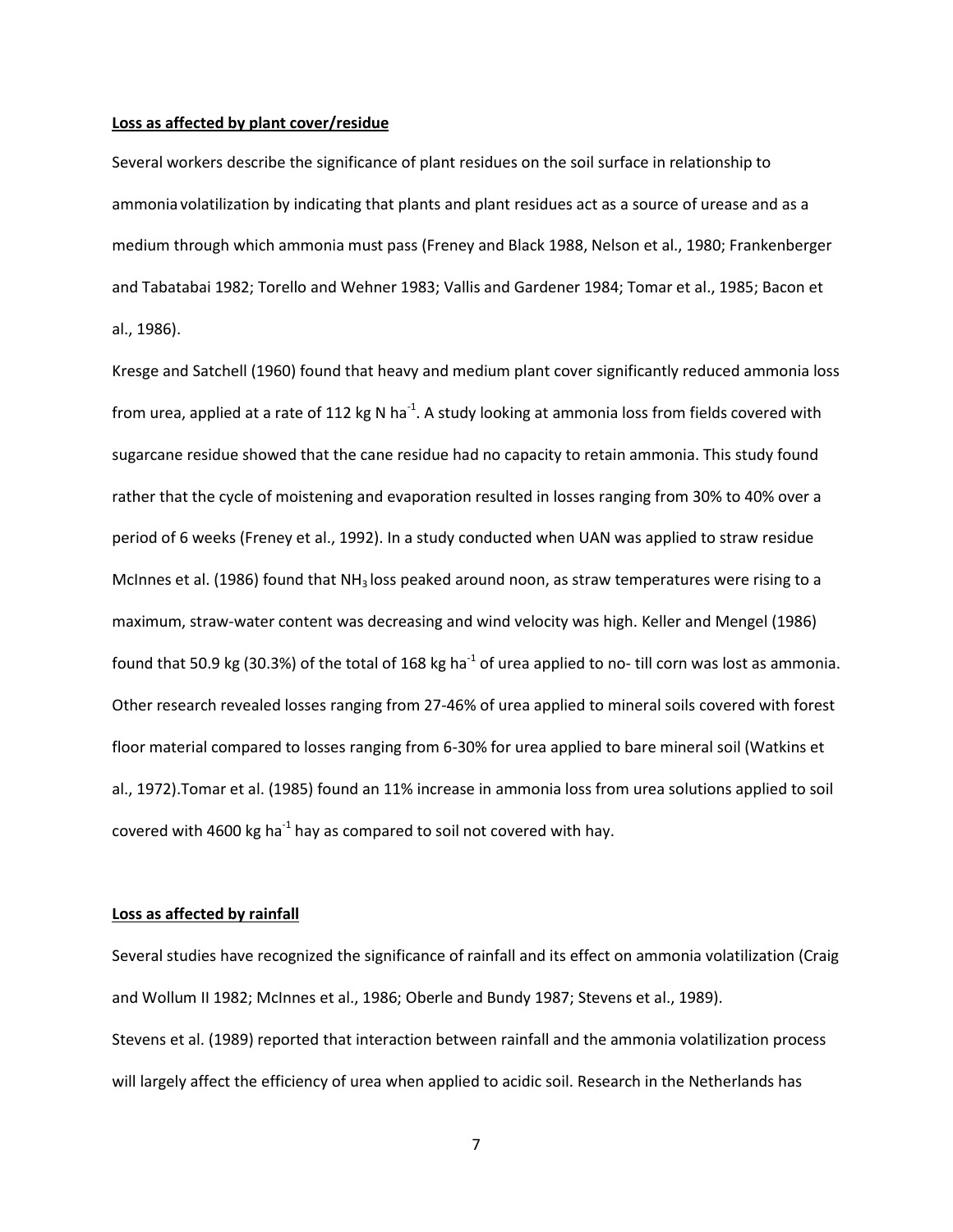shown that 5 mm of precipitation in the two days following urea application is needed to prevent ammonia volatilization (Stevens et al., 1989; Van Burg et al., 1982). Oberle and Bundy (1987) found that rainfall following N application significantly decreased ammonia volatilization.

Craig and Wollum II (1982) found that light rainfall providing just enough moisture for hydrolysis, but not enough to leach urea resulted in the greatest  $NH<sub>3</sub>$  losses.

A study conducted by McInnes et al. (1986) has shown that 25 to 30% of urea would be hydrolyzed if applied immediately following rainfall, but that hydrolysis would be nonexistent when the water content of the soil surface reached "air dryness" and ammonia loss would be around 4%.

Prasertak et al. (2001) reports limited initial loss of ammonia from urea applied to a dry soil until 3 mm, 1.2 mm and 2.4 mm of rainfall within 2, 3 and 4 days after application respectively resulted in a more rapid loss of ammonia.

Numerous studies dealing with the loss of ammonia from surface applied urea have been conducted. The complexity of the interactions between environmental factors such as soil pH, soil temperature, relative humidity, rainfall, wind speed and others are beyond the scope of this paper. Nonetheless, ammonia loss is clearly an issue for surface applications of urea, demonstrated in the range of differing results found in the literature. However, the numerous research papers cited here provide sufficient evidence to conclude that ammonia volatilization from surface applied urea increases with increasing pH, increasing temperature and wind speed.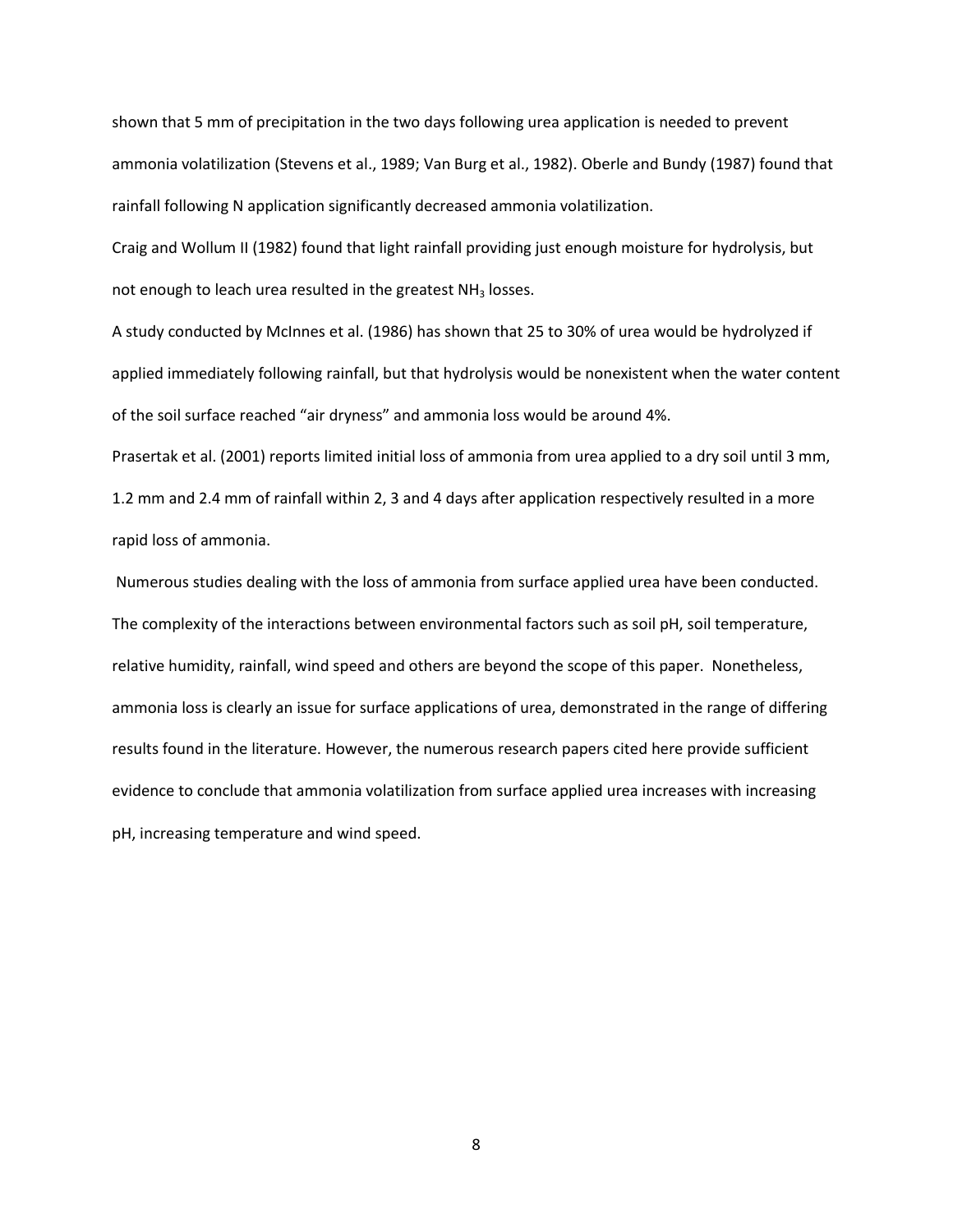#### **Materials and Methods**

A total of 159 records for ammonia loss were found in agricultural literature, collected from 1960 to 2010. From a combined 25 different references, relative humidity, surface moisture, surface air temperature, wind speed, presence/absence of surface residue, and ammonia volatilization losses were recorded. For the research journal articles included in this work, each paper was unique in that they collected different types of data. However, and fortunately for this study, most articles documenting ammonia loss, included data for wind speed, soil pH, and surface temperature. Because of this, wind speed, soil pH, and surface temperature were the input variables chosen that would be used for predicting ammonia loss over a large area, and range of production conditions. Also, many states now have on-line weather sites where live wind speed and surface temperature can be accessed. For each journal article where a record was entered, data collected was converted to metric units if and when reporting was in another standard. Some journal articles included estimates of ammonia loss for multiple locations, and or years. In each case, by-year, by-location data was considered to be unique. Once the complete data set was compiled with 43 site-years, linear models from the combined data were generated for ammonia loss versus soil pH, ammonia loss versus wind speed, and ammonia loss versus surface air temperature (Table 1). Although the coefficients of determination (r<sup>2</sup>) were not high for any of the 3 linear models, intercept and slope components were highly significant for all three (Table 1). Multiple regression was also evaluated using data for all independent variables and where ammonia loss was also determined. However, sufficient data was not present that would allow sufficient degrees of freedom in the model to properly test soil pH, wind loss, and temperature. These results are thus not reported.

Slopes for the three linear regression equations (AL versus air temperature, AL versus wind speed, AL versus soil pH) were subsequently evaluated. The variable where the largest percent change in ammonia loss over the range of data included was then selected, and that was used as a base model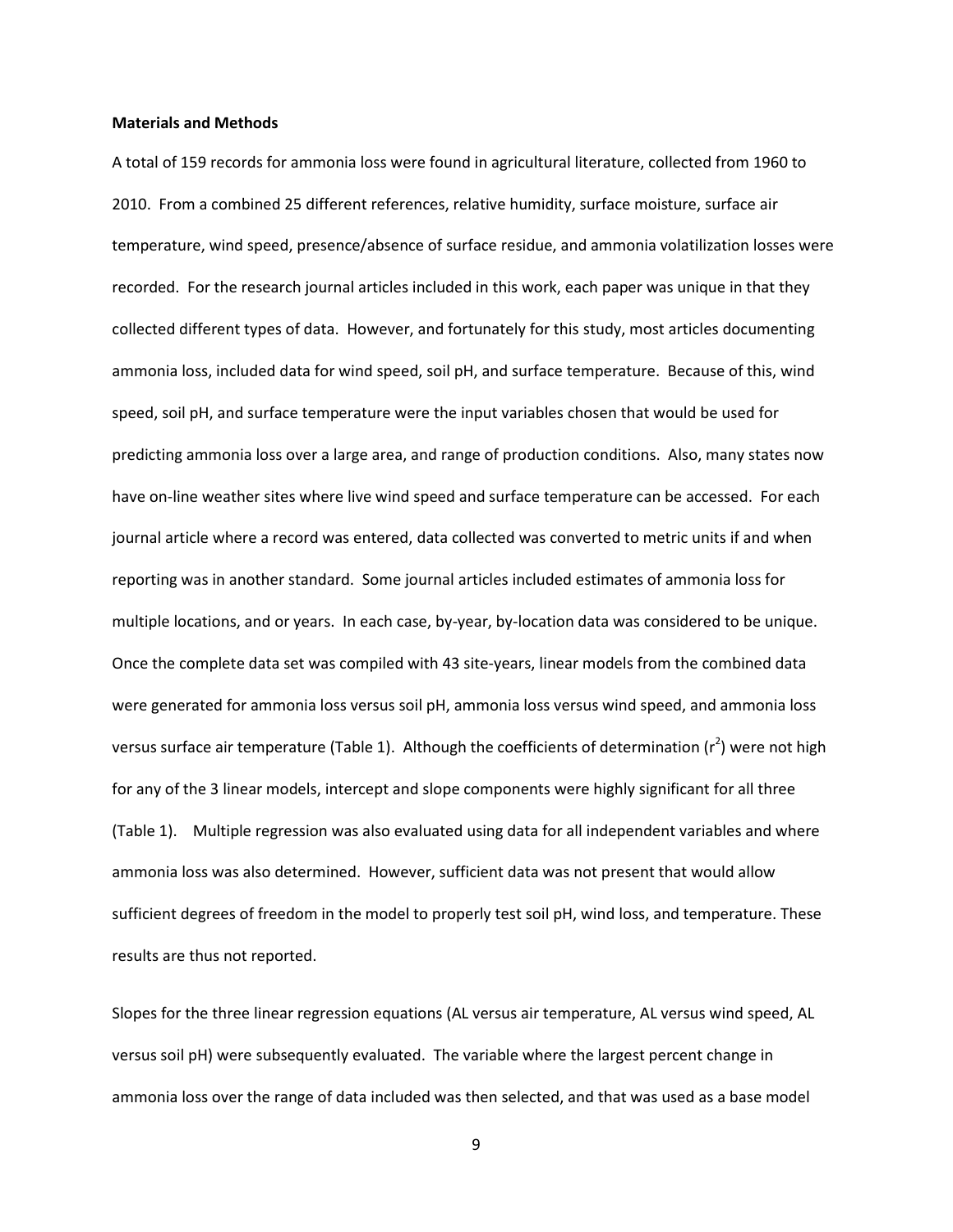(soil pH, Table 1). To arrive at an overall equation that included all 3 (air temperature, wind speed, soil pH), excluding intercepts, effects were considered to be additive. As a result, the final estimate of ammonia loss used the base model, with added slope components for wind speed and air temperature.

The resulting model follows;

 $AL = b0_{pH} + b1_{pH}(pH)) + b1_{ws}(WS) + b1_{AT}(AT)$ 

Where AL is ammonia loss,  $b0_{ph}$  is the intercept from the linear model of AL and pH,  $b1_{ph}$  is the slope from the linear model of AL and pH,  $b1_{ws}$  is the slope from the linear model of AL and wind speed, and  $b1<sub>AT</sub>$  is the slope from the linear model of AL and air temperature.

The final coefficients were, -40.7, 8.43, 3.85, and 0.33 for b0<sub>pH</sub>, b1<sub>pH</sub>, b1<sub>ws,</sub> and b1<sub>AT</sub>, respectively.

To use the "Ammonia Loss Calculator" ([http://nue.okstate.edu/N\\_Fertilizers/Urea.htm\)](http://nue.okstate.edu/N_Fertilizers/Urea.htm) knowledge of the presence and/or absence of surface residues is also needed.

# **Conclusions**

Because urea is the most popular commercial fertilizer used today, ammonia loss from this N source remains important. Increasing food demand and environmental concerns have made it necessary for producers worldwide to more efficiently manage N resources. The need for achieving higher yields with existing N sources, both indigenous and applied, calls for innovative nutrient management tools for producers worldwide.

Numerous laboratory, field and greenhouse studies have been carried out to measure ammonia loss from urea and urea containing products. The overall trend that can be derived from published research cited here is that that ammonia volatilization from surface applied urea increases with increasing pH, increasing temperature and higher wind speeds. It is expected therefore that when fertilizer urea is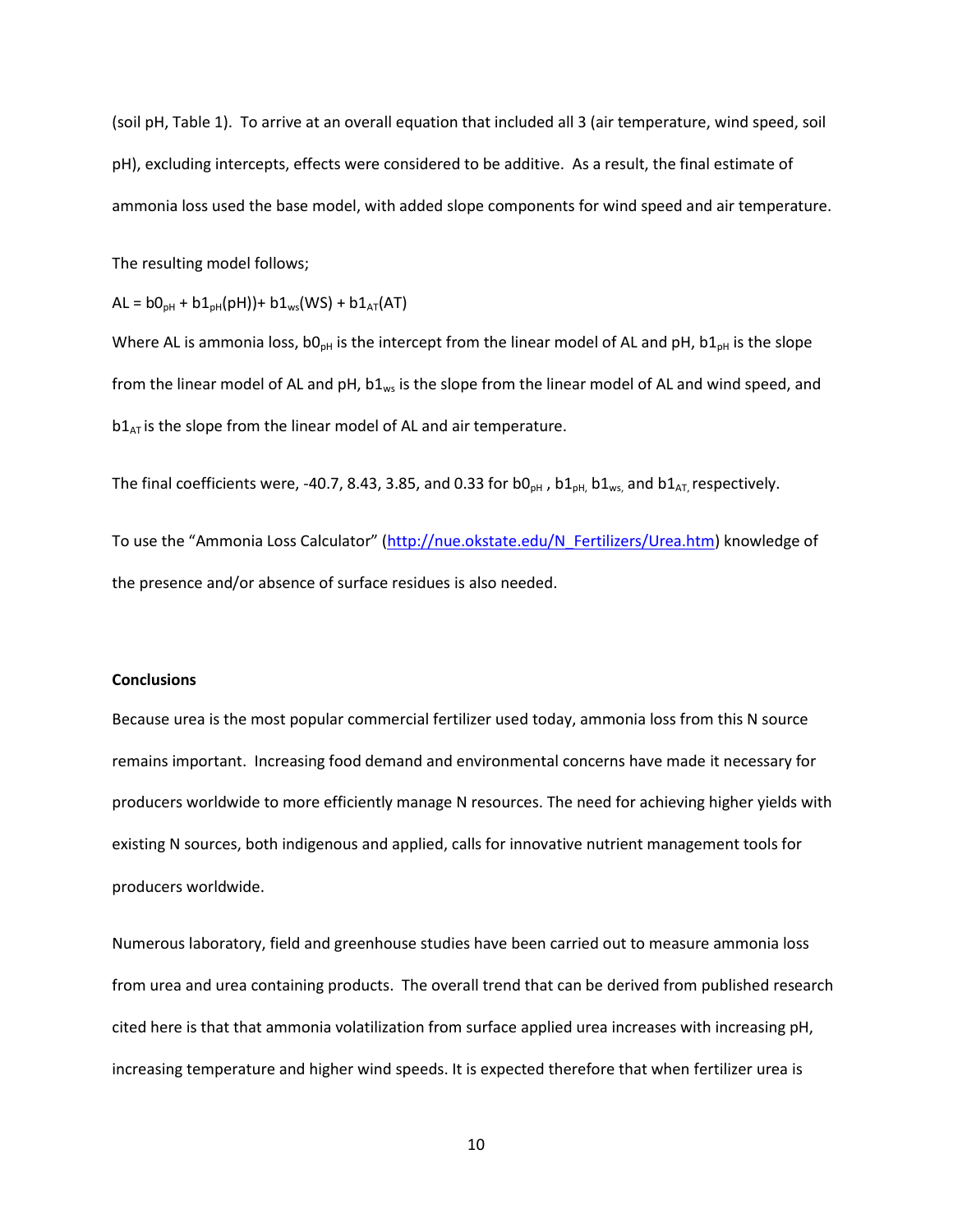applied on high pH soils, during warm humid weather and under windy conditions, ammonia losses will be high. Furthermore, what the literature review clearly showed was that temperature, pH, and wind speed were the most common variables being used to estimate NH3 loss. This is not to say that the other variables measured in these studies were not important, but rather that these three contributed more towards ending up with accurate models for estimating NH3 losses in agriculture.

Using combined published research, a composite algorithm was developed to provide estimates of potential ammonia losses based on soil pH, wind speed, and air temperature. These variables are available for site specific recommendations all over the world, and that can be input into an on-line calculator (http://nue.okstate.edu/N\_Fertilizers/Urea.htm). Real time estimates of ammonia loss from surface applied urea will assist in making better fertilizer management decisions, and potentially avoiding days where ammonia loss from surface applied urea is expected.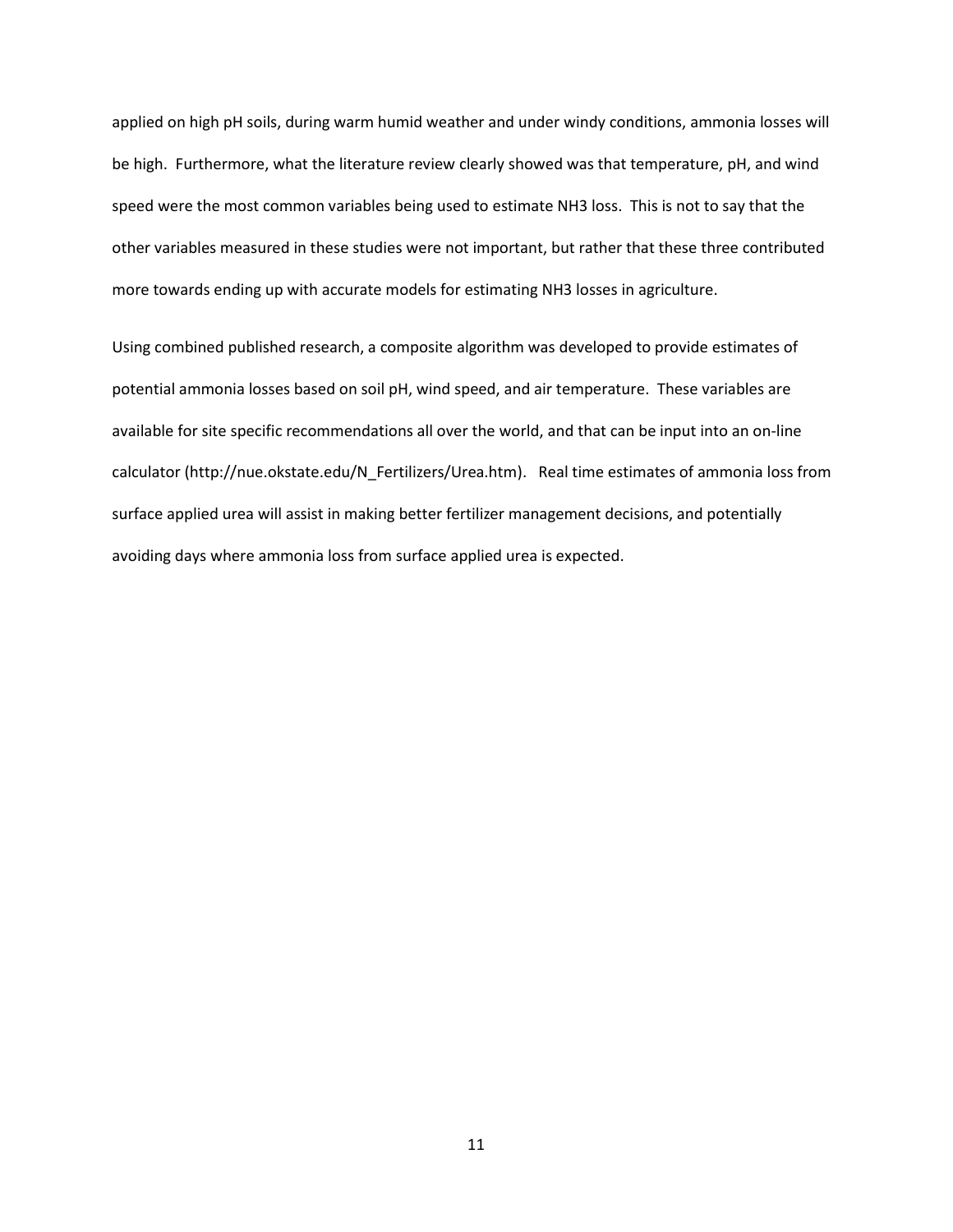#### **References**

- 1. Asman, W.A.H. 1992. *Ammonia emissions for Europe*. Report no. 228471008 for National Institute of Public Health and Environmental Protection, Bilthoven, Netherlands.
- 2. Bacon, P. E, E. H Hoult and J. W McGarity. 1986. Ammonia volatilization from fertilizers applied to irrigated wheat soils. *Fertilizer Research* 10: 27-42.
- 3. Battye, R., W. Battye, C. Overcash and S. Fudge. 1994. *Development and selection of ammonia emission factors*. Final report for the US-EPA Atmospheric Research and Exposure Assessment Laboratory, Durham, NC.
- 4. Bouwman, A. F and W.A.H. Asman. 1997**.** Scaling of nitrogen gas fluxes from grasslands. Gaseous Nitrogen emission from grassland. *CAB International*, 311- 330. Wallingford, Oxon, UK.
- 5. Bouwmeester, R. G. B and P. L. G. Vlek. 1981. Rate control of ammonia volatilization from rice paddies. *Atmospheric Environment* 15: 131-140.
- 6. Bouwmeester, R.J.B., P.L.G. Vlek, and J.M. Stumpe. 1985. Effect of environmental factors on ammonia volatilization from a urea fertilized soil. *Soil Science Society of America Journal* 49:376- 381.
- 7. Chin, W.T. and Kroontje W. 1963. Urea hydrolysis and subsequent loss of ammonia. *Soil Science Society of America Proceedings* 27:316-318.
- 8. Craig, J.R. and A.G. Wollum II.1982. Ammonia volatilization and soil nitrogen changes after urea and ammonium nitrate fertilization of Pinus taeda L. *Soil Science Society of America Journal* 46:409-414.
- 9. Denmead, O. T, R. Nulsen and G. W Thurtell. 1978. Ammonia exchange over a corn crop. *Soil Science Society of America Journal* 42: 840-842.
- 10. ECETOC, European Centre for Ecotoxicology and Toxicology of Chemicals. 1994. *Ammonia emission to the air in Western Europe.* Technical Report No. 62, ECETOC, Brussels, Belgium.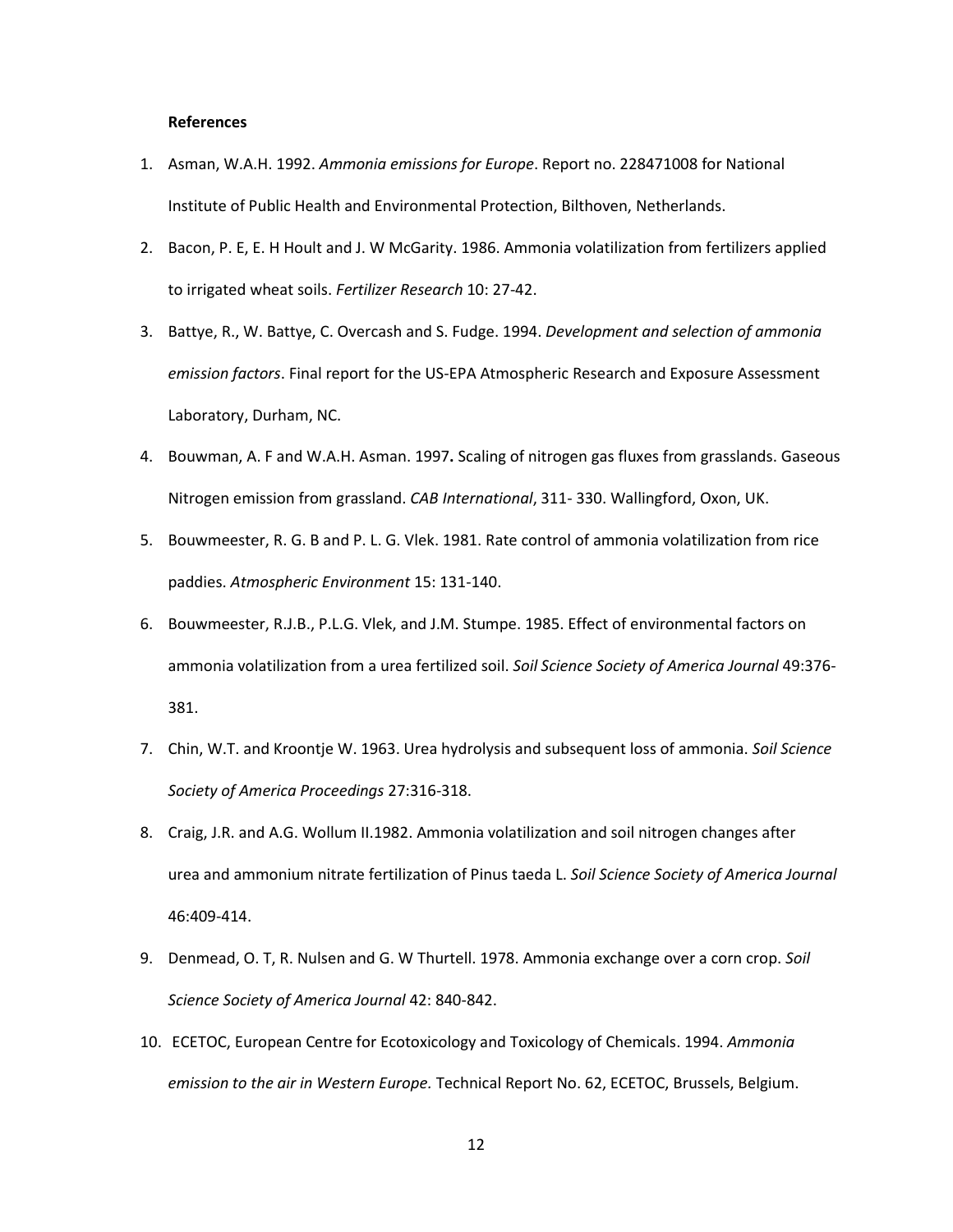- 11. Eriksen, A. B and M. Kjeldby. 1987. A comparative study of urea hydrolysis and ammonia volatilization from urea and urea calcium nitrate. *Fertilizer Research* 11: 9-24.
- 12. Ernst, J.W. and Massey H. F. 1960. The effect of several factors on volatilization of ammonia formed from urea in the soil. *Soil Science Society of America Proceedings* 24: 87–90.
- 13. FAO. 2008. *Current world fertilizer trends and outlook to 2011/12*. Food and Agriculture Organization of the United Nations Rome.
- 14. Fenn, L.B and D.E. Kissel. 1973. Ammonia volatilization from surface applications ammonium compounds on calcareous soils I. General theory. *Soil Science Society of America Proceedings*
- 15. 37: 855-859.Fillery, I. R. P, J. R Simpson and S. K De Datta. 1984. Infleunce of field environment and fertilizer management on ammonia loss from flooded rice. *Soil Science Society of America Journal* 48: 914-920.
- 16. Fountoura, S.M and C. Bayer. 2010. Ammonia volatilization in no-till sytem in the South-Central region of the State of Parana, Brazil. *Revista Brasileira de Cienca do Solo*. 34: 1677-1684.
- 17. Frankenberger, W. T and M. A Tabatabai. 1982. Amidase and urease activities in plants. *Plant and Soil* 64: 153-166.
- 18. Freney, J.R., and A.S. Black. 1988. Importance of ammonia volatilization as a loss process. In *Advances in Nitrogen Cycling in Agricultural Ecosystems*. *C.A.B International, Wallingford*: 156- 173.
- 19. Glibert, P. M. J. Harrison, C. Heil and S. Seitzinger. 2006. Escalating worldwide use of urea a global change contributing to coastal eutrophication. *Biogeochemistry* 77: 441–463
- 20. Goebes, M. D, R. Strader, C. Davidson. 2003. An Ammonia emission inventory for fertilizer application in the United States. *Atmospheric Environment* 37: 2539-2550.
- 21. Hargett, N. L and J. T Berry. 1985. 184 fertilzer summary data. National Fertilzer Development Center, TVA, Muscle Shoals, AL.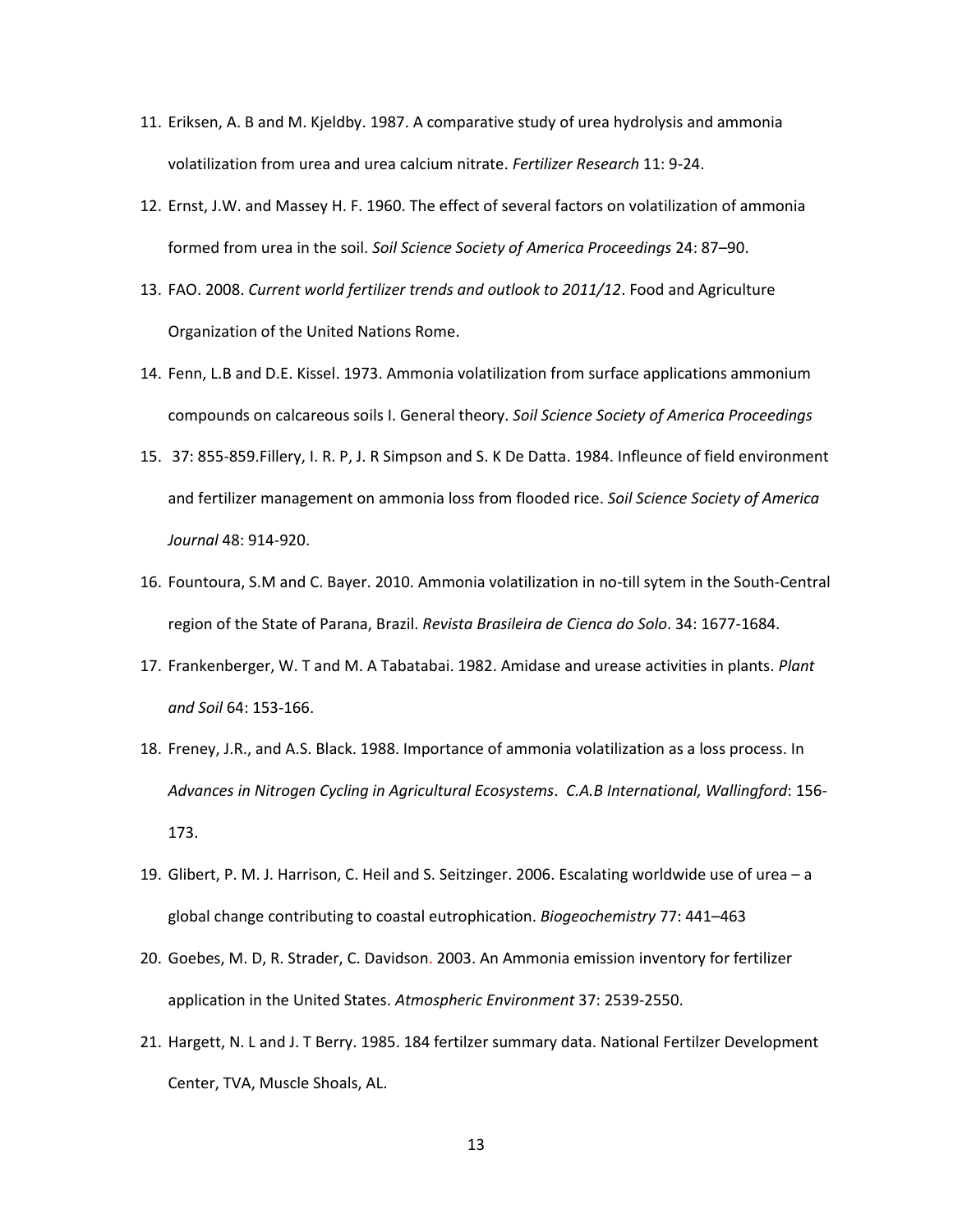- 22. Hargrove, L. 1988. Evaluation of ammonia volatilization in the field. *Journal of production agriculture. 1: 104-111.*
- 23. Heffer, P. and Prud'homme M. 2010. *Short term fertilizer outlook 2010-2011.* International Fertilizer Industry Association Paris, France.
- 24. Jones, C. A, R. T Koenig, J. W Ellsworth, B. D. Brown and G. D. Jackson. 2007. Management of urea fertilizer to minimize volatilization. *Montana State University Extension, MT 59717.*
- 25. Kresge, C. B and D. P Satchell. 1960. Gaseous loss of ammonia from nitrogen fertilizers applied to soils. *Agronomy Journal* 52: 104-107.
- 26. Kunelius, H. T, J. A. Macleod, K. B. MCrae. 1987. Effect of Urea and Ammonium Nitrate on yields and nitrogen concentration of Timothy and Bromegrass and loss of ammonia from urea surface applications. *Canadian Journal of Plant Science* 67: 185-192.
- 27. Mclnnes, K.J., R.B. Ferguson, D.E. Kissel, and E.T. Kanemasu 1986. Ammonia loss form applications of urea-ammonium nitrate solution to straw residue. *Soil Science Society of America Journal* 50:969-974.
- 28. Mc Innes, K.J, R.B. Ferguson, D.E. Kissel and E. T Kanemasu 1986. Field measurements of ammonia loss from surface applications of urea solutions to bare soil. *Agronomy Journal* 78:192- 196.
- 29. Meyer, R.D., R.A. Olson, and H.F. Rhoades. 1961. Ammonia losses from fertilized Nebraska soils. *Agronomy Journal* 53:241-244.
- 30. Nathan, M. V and G. L Malzer. 1994. Dynamics of ammonia volatilization from Turkey manure and urea applied to soil. *Soil Science Society of America Journal* 58: 985-990.
- 31. Nelson, K.E, A.J Turgeon and J. R Street. 1980. Thatch influence on mobility and transformation of nitrogen carriers applied to turf. *Agronomy Journal* 72: 487-492.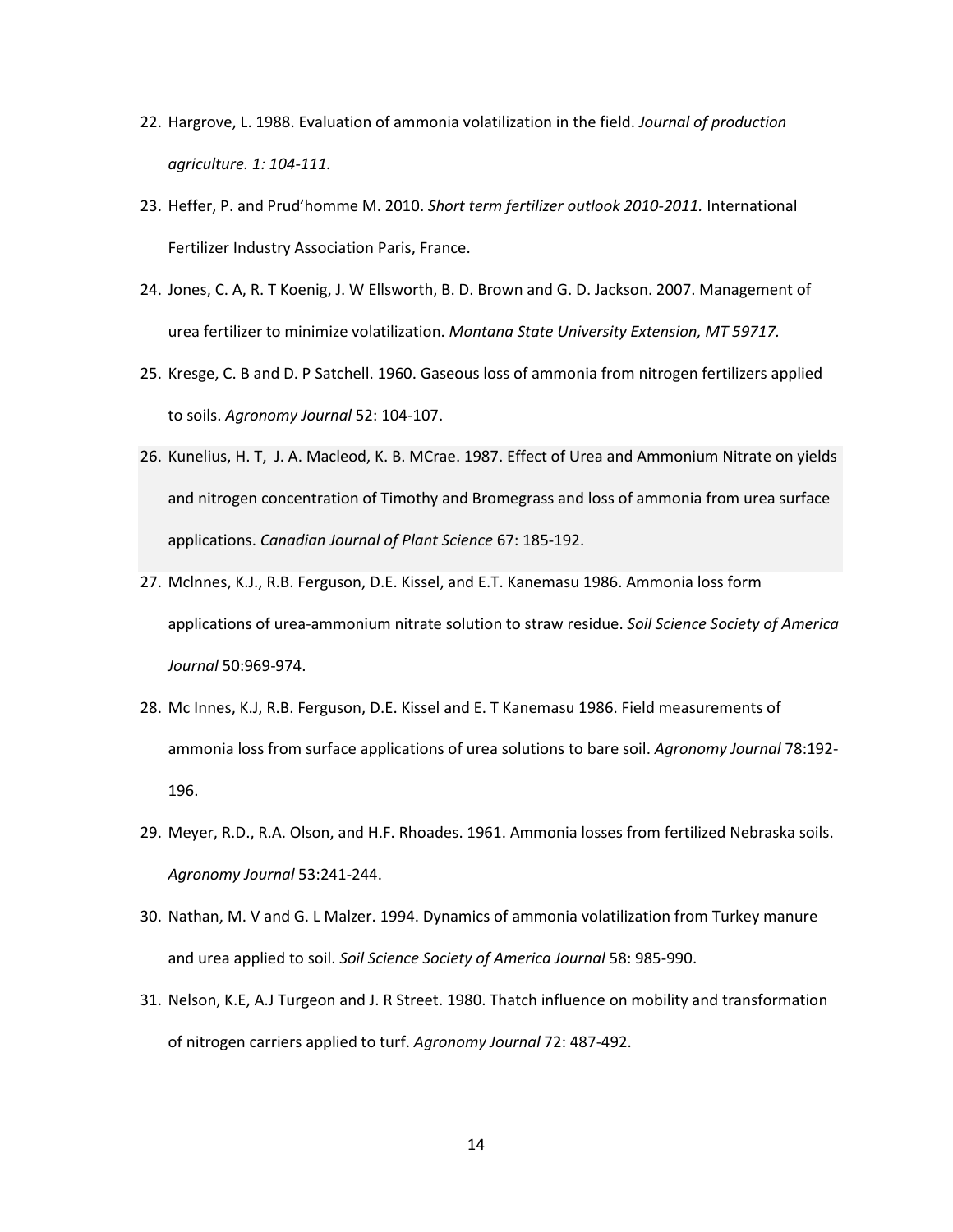- 32. Oberle, S.L and L.G Bundy. 1987. Ammonia volatilization from nitrogen fertilizers surface-applied to corn (Zea mays) and grass pasture (Dactylis glomerata). *Biology and Fertililty of Soils* 4: 185- 192.
- 33. Prasertak, P., J. R Freney, P. G Saffigna, O.T Denmead and B. G. Prove. 2001. Fate of urea nitrogen applied to a banana crop in the wet tropics of Queensland. *Nutrient Cycling in Agroecosystems* 59: 65-73.
- 34. Reynolds, C. M and D.C Wolf. 1987. Effect of soil moisture and air relative humidity on ammonia volatilization from surface-applied urea. *Soil Science* 143: 144-151.
- 35. Roe, S.M., R.P. Strait and M. L. Niederreiter 1998. *Methods for improving national ammonia emission estimates*. Technical memorandum, EH Pechan and Associates. Rancho Cordova, California.
- 36. Schlesinger, W. H., and A. E Hartley. 19**92.** A global budget for atmospheric NH3*. Biogeochemistry* 15: 191-211.
- 37. Soh K.G. 2001. *Global supply and demand for urea*. International Fertilizer Industry Association Paris, France.
- 38. Sommer, S. G and C. Jensen. 1994. Ammonia volatilization from urea and ammoniacal fertilizers surface applied to winter wheat and grassland. *Fertilizer Research* 37: 85-92.
- 39. Stevens, R. J, R.J Laughlin and D. J. Kilpatrick. 1989. Soil properties related to the dynamics of ammonia volatilization from urea applied to the surface of acidic soil*. Fertilizer Research* 20: 1-9.
- 40. Stumpe, J. M, P. L. G. Vlek and W. L. Lindsay. 1984. Ammonia volatilization from urea and urea phosphates in calcareous soils. *Soil Science Society of America Journal* 48: 921-927.
- 41. Stumpe, J. M. and Mas Abdel Monem. 1986. Greenhouse evaluation of the effect of topsoil moisture and simulated rainfall on the volatilization of nitrogen from surface applied urea, diammonium phophate, and potassium nitrate. *Fertilizer Research* 9: 229-239.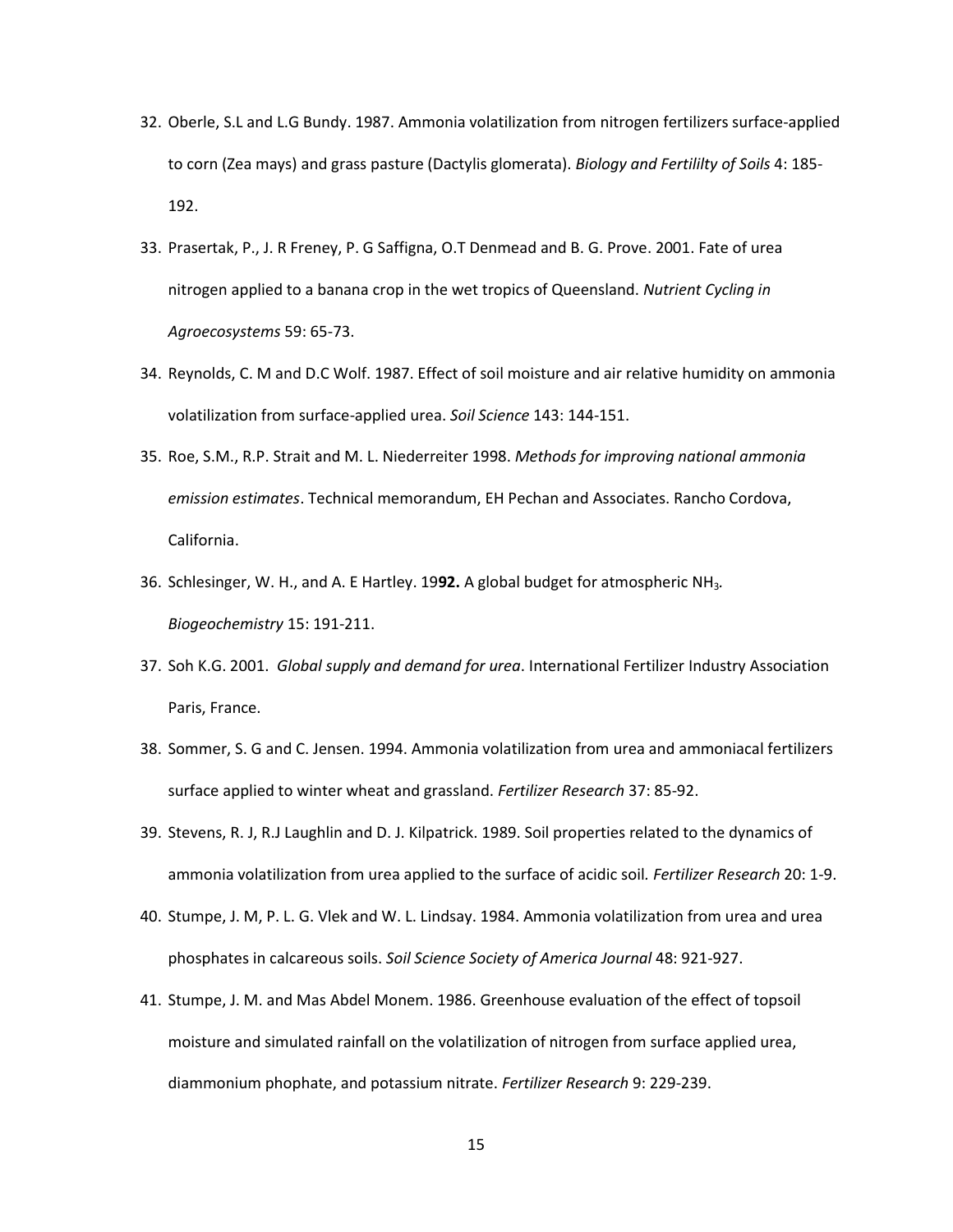- 42. Tomar, J. S., P.C. Kirby and A.F. MacKenzie. 1985. Field evaluation of the effects of a urease inhibitor and crop residues on urea hydrolysis ammonia volatilization and yield of corn. *Canadian Journal of Soil Science* 65:777-787.
- 43. Torello, W. A, D.J Wehner and A.J. Turgeon. 1983. Ammonia volatilization from fertilized turfgrass stands*. Agronomy Journal* 75: 454-456.
- 44. Trierweiler, J. F and B. L Bishop. 1983. Estimated NH<sub>3</sub>-volatilization loss from surface-applied urea on a wet calcareous vertisol. *Fertilizer Research* 4: 271-280.
- 45. Vallis, I. and C. J. Gardener. 1984. Short-term nitrogen balance in urine-treated areas of pasture on a yellow earth in sub-humid tropics of Queensland. *Australian Journal of Expirimental Agriculture and Animal Husbandry* 24: 522-528.
- 46. Van Burg, P. F. J, K. Dilz and W.H Prins. 1982. Agricultural value of various nitrogen fertilizers. *Netherlands Nitrogen Technical Bulletin* 13: 51*.*
- 47. Volk, G. M. 1959. Volatile loss of ammonia following surface application of urea to turf or bare soil. *Agronomy Journal* 99: 746-749.
- 48. Volk, G. M. 1961. Gaseous loss of ammonia from surface applied nitrogenous fertilizers. *Agriculture and Food Chemistry* 9: 280-283.
- 49. Watkins, S. H, R. F Strand, D.S DeBell and J. Esch. 1972. Factors influencing ammonia losses from urea applied to Northwestern Forest soils. *Soil Science of Society of America Proceedings* 36: 354-357.